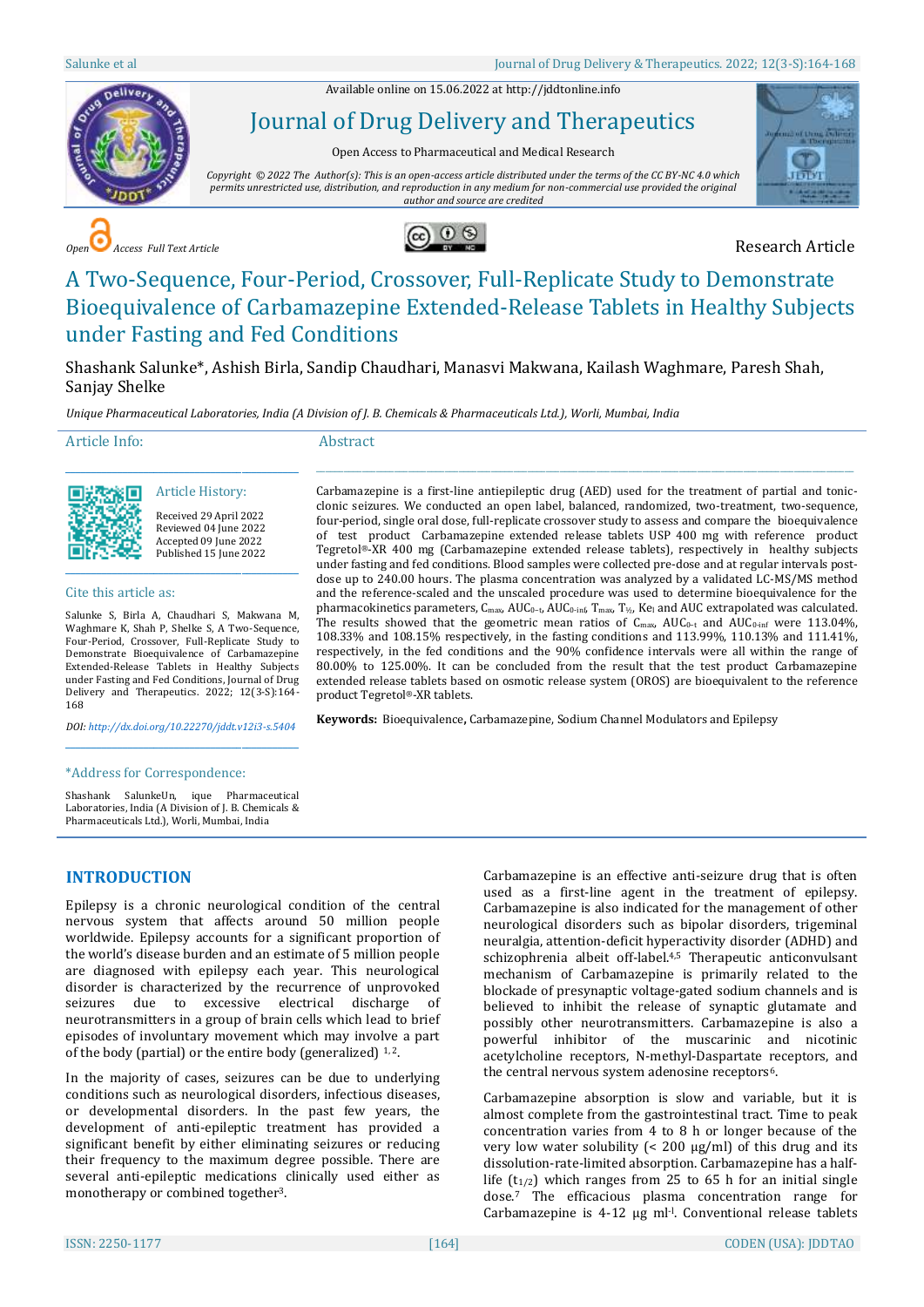are commonly dosed 2 to 4 times daily up to total daily doses of 1600 to 2000 mg day <sup>-1</sup> to achieve the appropriate concentration. Concentrations outside the therapeutic range are generally associated with adverse effects or reduced efficacy. Extended release dosage forms containing Carbamazepine, have been currently investigated with the aim to smooth out plasma fluctuations and extend drug action. <sup>4</sup> To facilitate patient adherence by reducing dosing frequency and minimizing plasma fluctuations, we at J.B. Chemicals & Pharmaceuticals Ltd have developed an osmotic release system (OROS) formulation of Carbamazepine extendedrelease tablets USP 400 mg which is pharmacokinetically equivalent to commercially available Tegretol®-XR by Novartis Pharma GmbH Wehr, Germany.

Thus, this study assesses the pharmacokinetics of the test product Carbamazepine extended release tablets USP 400 mg and the branded reference product Tegretol®-XR 400 mg after administration of a single dose under fasting and fed conditions in healthy subjects. As Carbamazepine is considered a narrow therapeutic index drug, we designed a two-sequence and four-period crossover, replicate study to get the reliable intra subject variability for the test and reference products. the bioequivalence acceptance limit could be adjusted based on the reference-scaled average bioequivalence method, according to US Food and Drug Administration draft guidance on the investigation of bioequivalence for narrow therapeutic index drugs.<sup>9</sup>

## **MATERIAL AND METHODS**

#### **Design**

An open label, balanced, randomized, two-treatment, twosequence, four-period, single oral dose, full-replicate, crossover bioequivalence study of the test product (Carbamazepine), and the reference product (Tegretol®-XR), in healthy, adult human subjects under fasting and fed condition.

#### **Objective**

Pharmacokinetics: To compare the single dose oral bioequivalence of the test product, Carbamazepine extendedrelease tablets USP 400 mg manufactured by Unique Pharmaceutical Laboratories (A Division of J. B. Chemicals & Pharmaceuticals Ltd.), India and Reference product of Tegretol®-XR 400 mg (Carbamazepine extended-release tablets) manufactured by Novartis Pharma GmbH Wehr, Germany in healthy, adult, human subjects under fasting and fed condition.

**Safety:** To assess the safety and tolerability profile of test and reference products.

#### **Number of Subjects**

ISSN: 2250-1177 [165] CODEN (USA): JDDTAO Fifty-two and 64 subjects were randomly assigned to sequence A (ABAB) and sequence B (BABA) and received drug under fasting and fed conditions. The volunteers aged from 18 to 45 years, had a weight not less than 50 kg and a body mass index in the range of 18.50 – 29.99 kg/m2. Compliance with pre-defined inclusion and exclusion criteria was checked before the study started. The inclusion of subjects was based on demographic data, medical and surgical history, physical examination, 12-lead ECG, vital signs, and clinical laboratory investigations. Information about the study was given in writing and orally, and all subjects participating in this trial signed the informed consent. The exclusion criteria included history or presence of significant gastric and/or duodenal ulceration. Those who had participated in other clinical trial within 3 months prior to this study or who had blood loss of >500 mL in the past 8 weeks before this study were excluded. Subjects must not use any medication, vitamins and/or herbal

supplements, within 30 days prior to study drug administration.

#### **Ethical Considerations and Informed Consent**

The present study was conducted in compliance and in accordance with the ethical principles that have their origins in the World Medical Association Declaration of Helsinki (Ethical Principles for Medical Research involving Human Subjects, revised by the 64th World Medical Association – General Assembly, Fortaleza, Brazil, October 2013), Good Clinical Practice (International Council on Harmonization – E6 (R1) Guidelines, Step 4 – 1996), along with "USFDA Guidelines", Schedule-Y (Amended Version, 2005 along with the 2013 amendments, Central Drugs Standards Control Organization, India), and Ethical Guidelines for Biomedical Research on Human Participants, 2006 – Indian Council of Medical Research (ICMR). The study did not commence until the IEC approved the protocol with corresponding ICFs. No subjects were enrolled in the study without obtaining written informed consent and were under medical supervision throughout their stay in the clinical facility to ensure their safety and well-being.

### **Safety Analysis**

Safety monitoring including adverse events, serious adverse events, intercurrent illness (corresponding concomitant drugs) and laboratory assessments were performed during the entire course of the study. Adverse events were evaluated based on frequency, severity grades, system specific and causality.

#### **STUDY PROCEDURE**

#### **Treatment Administered**

A single oral dose of test product of Carbamazepine extendedrelease tablets USP 400 mg or reference product of Tegretol®- XR 400 mg (Carbamazepine extended-release tablets) was administered at 0.00 hours of each period with 240 ml of water at ambient temperature in sitting upright position as per randomization schedule. Subjects received the alternate 'treatment' in each period. Water was provided as desired except for 1.00 hour before and after drug administration, and subjects were instructed to remain in the supine position for at least 4.00 hours post-dose. thereafter, the subjects were allowed to engage in normal activities while avoiding strenuous physical activity, in such a way that each subject received both the 'treatments' by the end of the study. There was a washout period of 21 days between consecutive dosing and the housing of volunteers was 10.00 hours before dosing and until 48.00 hours post-dose.

### **Blood Sampling and Storage**

Serial blood samples were collected from each subject via an indwelling cannula placed into the forearm antecubital vein for 24 hours post-dosing to avoid multiple skin punctures. Prior to each sample collection, 0.3 mL of blood was discarded, and cannula patency was maintained by flushing 1.00 mL of isotonic saline after each sample collection. The pre-dose blood sample were collected within 2 hours before dosing. Blood samples of 5 mL were collected in pre-labeled vacutainers containing K3EDTA as an anticoagulant during each period. For fasting, the blood samples were collected during the study at sampling hours at pre-dose (0.00) and then at 1.00, 2.00, 3.00, 4.00, 6.00, 9.00, 12.00, 15.00, 18.00, 20.00, 22.00, 24.00, 26.00, 28.00, 30.00, 48.00, 72.00, 96.00, 120.00, 144.00, 168.00, 192.00 and 240.00 hours post dosing. A total of 24 blood samples were obtained from each subject in each period and for fed, the blood samples were withdrawn at pre-dose (0.00) and then at 1.00, 2.00, 3.00, 4.00, 5.00, 6.00, 7.00, 8.00, 10.00, 12.00, 14.00, 16.00, 18.00, 20.00, 22.00,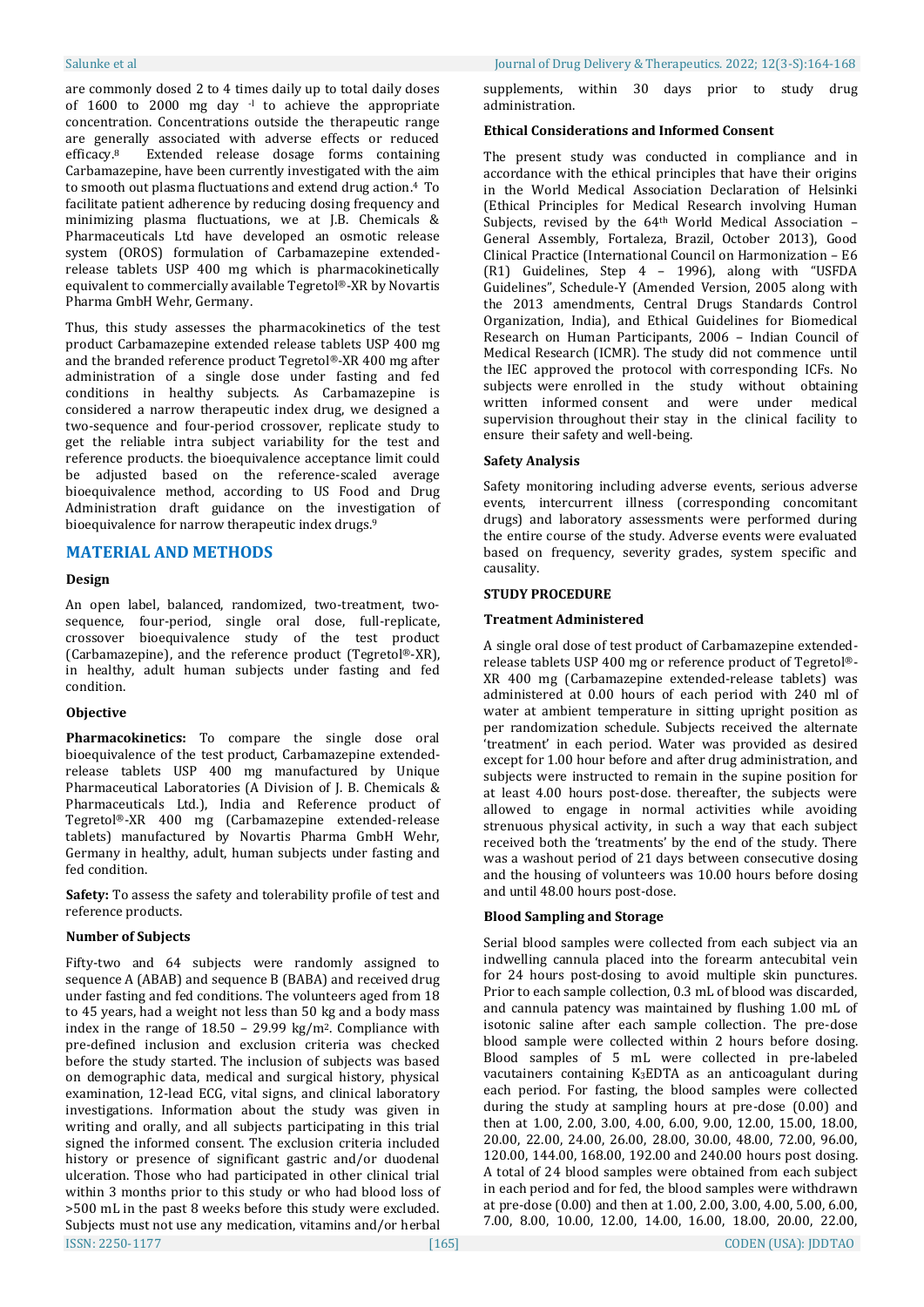24.00, 30.00, 36.00, 48.00, 96.00, 192.00 and 240.00 hours post dosing. A total of 23 blood samples were obtained from each subject in each period. In-house and ambulatory blood samples were collected within ±2 minutes and ±2.00 hours of scheduled sampling time, respectively. Blood sample withdrawn after >2 minutes for in-house samples or >2.00 hours for ambulatory samples from scheduled sampling time were reported as protocol deviations. After collection, blood sample vacutainers were centrifuged at 4000 RPM for 10 minutes at 2-8 °C to separate plasma. After centrifugation, plasma samples were separated into pre-labeled polypropylene tubes, in duplicates (Analytical and Replicate) as early as possible and were stored in a deep freezer maintained at -70°C±10°C immediately. until analysis. Carbamazepine is a light - sensitive drug, hence all activities where the drug was likely to be exposed to light such as pharmacy activities dispensing, dosing, blood sample collection, sample handling, processing and bioanalysis were performed under sodium vapor lamp(s).

#### **Safety Assessment**

During the entire study, subjects were continuously monitored for adverse events (AEs). Vital signs measurements (blood pressure, pulse rate, axillary and respiratory rate) and general well-being were assessed within 2.00 hours prior to dosing and, at 2.00, 6.00 12.00, 24.00 and 36.00 hours post-dose (±45 minutes of scheduled time) during the in-house stay of subjects. Physical examination, vital signs measurements and wellbeing were evaluated at check-out during each study period. Vital signs measurements and wellbeing were evaluated during the occurrence of any AE or termination/ withdrawal of subject from the study.

## **Analytical Method**

Plasma samples were analyzed to quantify the concentration of Carbamazepine using a LC-MS/MS method.

#### **Pharmacokinetic and Statistical Analysis**

The pharmacokinetic parameters were subjected to a noncompartmental model using WinNonlin® - Software, Professional Version 5.3 or higher (Pharsight Corporation, USA) for PK analysis: Primary PK parameters:  $C_{\text{max}}$ , AU $C_{0-t}$  and AUC<sub>0-inf</sub> and secondary PK parameters:  $T_{\text{max}}$ ,  $t_{1/2}$ ,  $K_{el}$  and AUC extrapolated and statistical analysis was performed on PK parameters using Statistical Analysis Software - SAS® Version 9.4 or higher. Consistent with Schuirmann's two one-sided tests procedure for bioequivalence using reference-scaled & unscaled (classical 90% CI) average bioequivalence approach, ANOVA was performed on natural log-transformed PK parameters Cmax, AUC0-t and AUC0-inf for Carbamazepine.

## **Criteria for Evaluation**

A mixed-scaling average bioequivalence approach was used for the natural log-transformed PK parameters C<sub>max</sub>, AUC<sub>0-t</sub> and AUC0-inf of narrow therapeutic index drug Carbamazepine. The assessment of bioequivalence was based on both referencescaled average bioequivalence approach and also unscaled average bioequivalence approach bioequivalence limits i.e. the 90% confidence limits should be at least 80.00% and not more than 125.00%.

## **RESULT**

| <b>Pharmacokinetic</b>         | Mean $\pm$ SD (CV %)           |                                 |                                 |                                  |
|--------------------------------|--------------------------------|---------------------------------|---------------------------------|----------------------------------|
| parameters (units)             | Test product (A)               | Reference product (B)           | Test product (A)                | Reference product (B)            |
|                                | $(N = 46)$                     | $(N = 45)$                      | $(N = 51)$                      | $(N = 50)$                       |
|                                | <b>Fasting</b>                 |                                 | Fed                             |                                  |
| $C_{\text{max}}$ (ng/mL)       | 3862.50±1193.91<br>(30.91)     | $3271.82 \pm 959.38$<br>(29.32) | $5203.93 \pm 964.66$<br>(18.54) | 4562.50±1067.01<br>(23.39)       |
| $AUC_{0-t}(ng/hr/mL)$          | 324397.27±91971.95<br>(28.35)  | 291942.11±98606.82<br>(33.78)   | 472034.85±103679.34<br>(21.96)  | 425180.13±103685.14<br>(24.39)   |
| $AUC_{0\text{-inf}}(ng/hr/mL)$ | 347392.26±102163.26<br>(29.41) | 319278.97±122180.92<br>(38.27)  | 511718.22±123846.49<br>(24.20)  | 457095.08±116618.73<br>(25.51)   |
| $t_{1/2}$ (hr)                 | 57.88±11.36 (19.62)            | 58.75±12.46 (21.21)             | 19.00 (9.00-36.00)              | $18.25(6.50 - 42.00)$            |
| $K_{el}$ (hr-1)                | $0.0125 \pm 0.0026$<br>(21.07) | $0.0124 \pm 0.0027$ (21.82)     | $0.0110\pm0.0029$<br>(25.9740)  | $0.0116 \pm 0.0033$<br>(28.1371) |
| $T_{\text{max}}$ (hr)*         | $18.51(9.00 - 27.00)$          | $19.00$ (7.50 – 38.00)          | $59.55 \pm 12.99$ (21.80)       | $58.01 \pm 12.00$ (20.69)        |
| AUC ratio $(\%)$               | 92.80±5.08 (5.48)              | $92.72 \pm 4.70$ (5.06)         | $93.18 \pm 3.92$ (4.20)         | 93.33±3.74 (4.01)                |
| AUC extrapolated (%)           | $7.20 \pm 5.08$ (70.66)        | 7.28±4.70 (64.50)               | $6.82\pm3.92$ (57.43)           | $6.67\pm3.74$ (56.14)            |

**Table 1: The mean and standard deviation (SD) of pharmacokinetic parameters estimated for average test product and average reference product**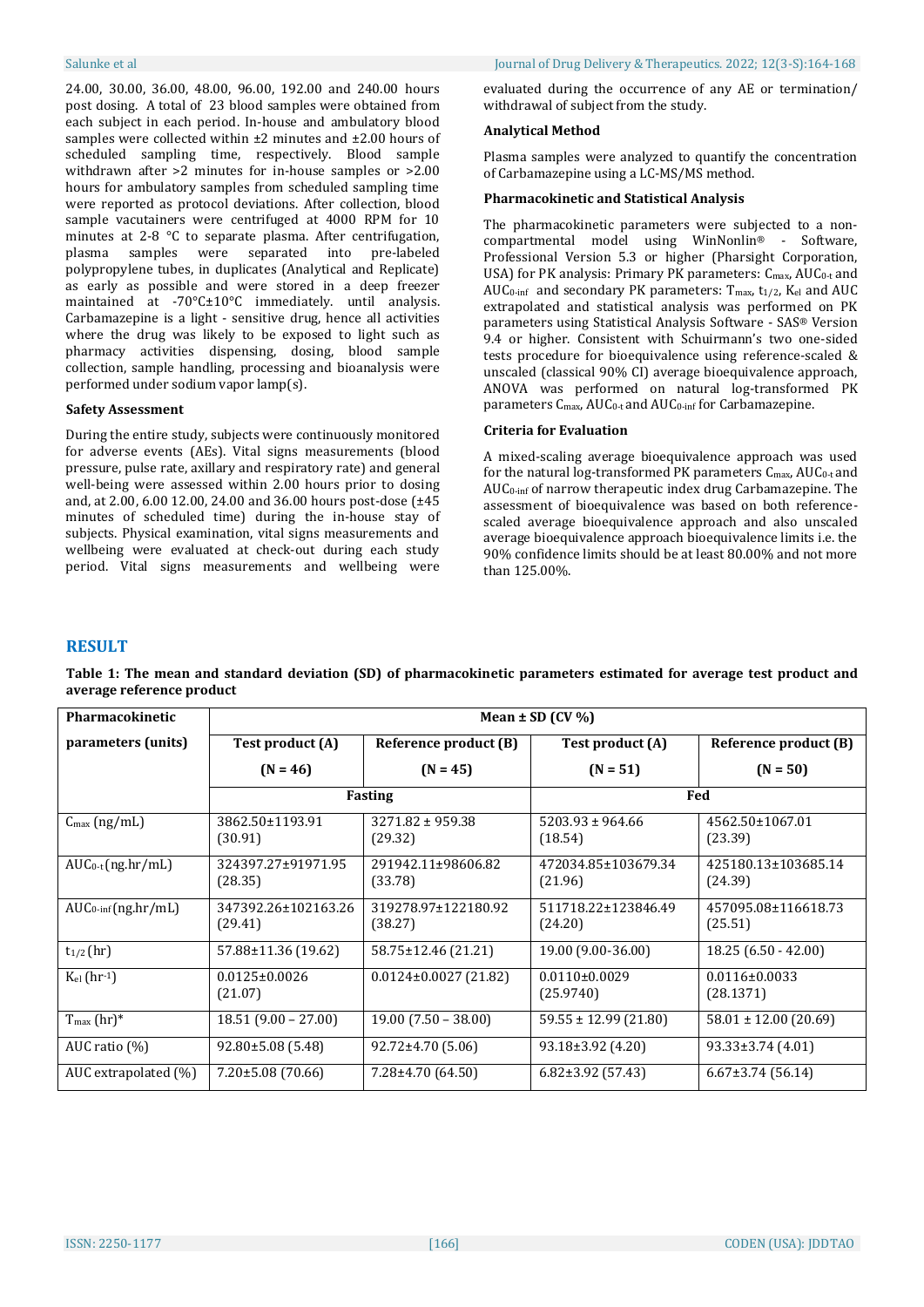#### **Fasting Condition**



**Figure 1:** Mean plasma concentration (ng/mL) time profile of Carbamazepine for test product and reference product



#### **Fed Condition**

**Figure 2:** Mean plasma concentration (ng/mL) time profile of Carbamazepine for test product and reference product

# **DISCUSSION**

ISSN: 2250-1177 [167] CODEN (USA): JDDTAO Various pharmaceutical approaches have been made to design long acting dosage form to administer once a day formulation. In recent years, pharmaceutical research has led to the development of several novel drug delivery systems (NDDS). An osmotic drug delivery system is an NDDS designed to modulate and release a drug at a controlled rate over an extended period of time by utilizing osmotic pressure to drive drugs out that are suitable for oral administrations. The osmotic drug delivery system consist of a compressed tablet core that has a formulation of the drug which has a waterswellable polymer and an osmotic agent and is coated with a semi-permeable membrane coating. This semi-permeable coating has one or more than one delivery ports from which a solution of the drug or suspension of the drug is completely

released over the duration of time. As the core absorbs aqueous content resulting to swell in terms of volume and compels the drug in form of solution or suspension through one or more than one delivery ports. 10

The drug release of the osmotic system is typical zero-order release. In contrast with the conventional drug delivery system, osmotic pump tablets can maintain the stable plasma concentration and are independent of the presence or absence of food, pH of gastrointestinal. The key distinguishing feature of osmotic drug-delivery systems in comparison with other technologies used in controlled-release formulations is that they release the drug at a rate that is independent of the pH and hydrodynamics of the external dissolution medium. An additional critical benefit of the current osmotic systems is that they are related to drugs with a large variety of aqueous